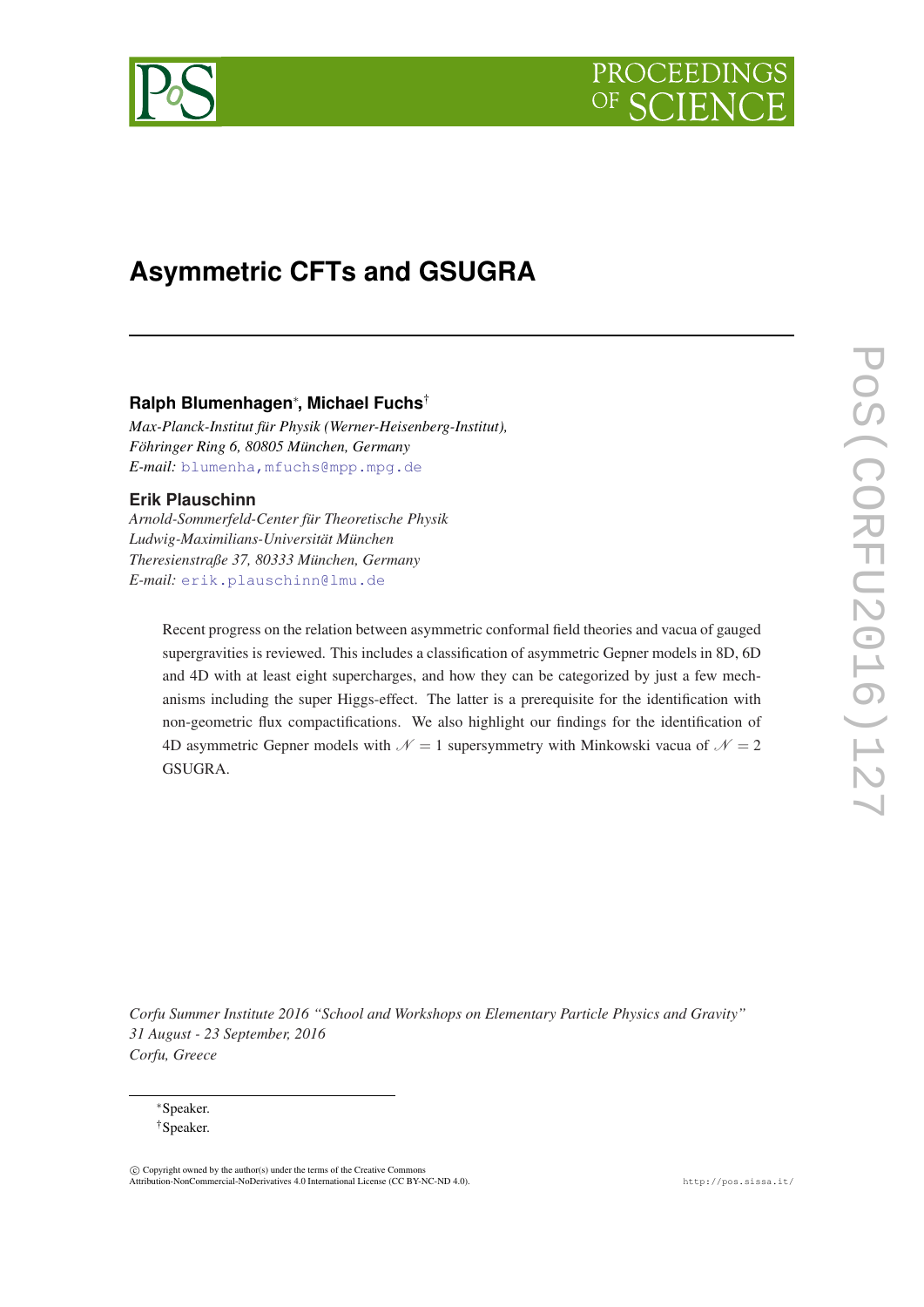#### 1. Introduction

Two approaches are frequently used to study string theory: The first utilizes a world-sheet description of the string, given by a 2*D* conformal field theory (CFT), with the advantage that CFTs are exact (classical) solutions to the string equations of motion including  $\alpha'$ -corrections. Disadvantages are that loop corrections and D-brane instantons have to be added by hand, and that a description of non-trivial Ramond-Ramond (R-R) backgrounds is not known in general. Furthermore, given a particular CFT it is usually hard to identify the corresponding target-space geometry, and many CFTs are believed to even lack a smooth target space, especially when (asymmetric) orbifold techniques [\[1,](#page-11-0) [2\]](#page-11-0) are used to stabilize moduli.

The second approach to studying string theory uses effective field theory, i.e. a supergravity, and therefore takes a target space viewpoint. It captures only the leading effects in  $\alpha'$  such that it is not guaranteed that solutions lift to full string solutions. Having a solution of the supergravity, usually many moduli stay unstabilized. To stabilize them one usually perturbs the solution with additional fluxes in the internal geometry. Clearly, the fluxes have to be small and their backreaction onto the geometry must be negligible.

From the supergravity viewpoint the fluxes can induce the gauging of certain isometries of the scalar manifold, resulting in a gauged supergravity (GSUGRA). But from several angles like T-duality [\[3\]](#page-11-0),  $SU(3) \times SU(3)$ -structure compactifications [[4](#page-11-0), [5](#page-11-0)], double field theory [[6](#page-11-0), [7\]](#page-11-0) or the embedding tensor formalism [\[8,](#page-11-0) [9\]](#page-11-0) it is clear that there are more gaugings than fluxes from the internal geometry. Since they cannot come from the internal geometry they are in turn called non-geometric gaugings/fluxes. For instance, on a  $T<sup>3</sup>$  they are connected to the geometric ones by a T-duality in two or three directions. Therefore the non-geometric fluxes correspond to the winding duals of the geometric fluxes and transcend the usual supergravity description. In fact their natural home is double field theory, which is a manifest  $O(D,D)$  covariant field theory, where the usual coordinates are extended by so-called winding coordinates. There are two concerns about such non-geometric fluxes. As yet it is not clear, which (non-geometric) fluxes can be turned on simultaneously. The strong constraint in DFT seems to be stronger than the quadratic constraints of GSUGRA. Second, it was shown in [[10\]](#page-11-0) that the backreaction of non-geometric fluxes is in general of order one and therefore at the boundary of control.

The question is therefore, whether the non-geometric gaugings of supergravity are part of the string landscape or rather of the swampland. An affirmative answer to this question could be given if one could construct the corresponding conformal field theory, thus the full string solution, to such a background.

A hint how this CFT could look like can be inferred by noting that the non-geometric fluxes are the T-duals of the geometric ones. Since T-duality corresponds to a reflection of the right-moving coordinates on the worldsheet, it is an intrinsically asymmetric operation on the worldsheet. As such it is natural to look for asymmetric CFTs. Beginning with asymmetric orbifolds [\[11](#page-11-0)], many asymmetric CFTs were constructed [\[12,](#page-11-0) [13](#page-11-0), [14,](#page-11-0) [15](#page-11-0), [16\]](#page-11-0). In the context of asymmetric orbifolds of torus compactifications also a link to the flux algebra was established [[17,](#page-11-0) [18](#page-11-0)]. We asked ourselves how far this link might go: Is there a connection between asymmetric conformal field theories and gaugings in supergravity? Could it be, that these two seemingly different approaches to moduli stabilization are in fact the target space and worldsheet perspectives of the same set of vacua?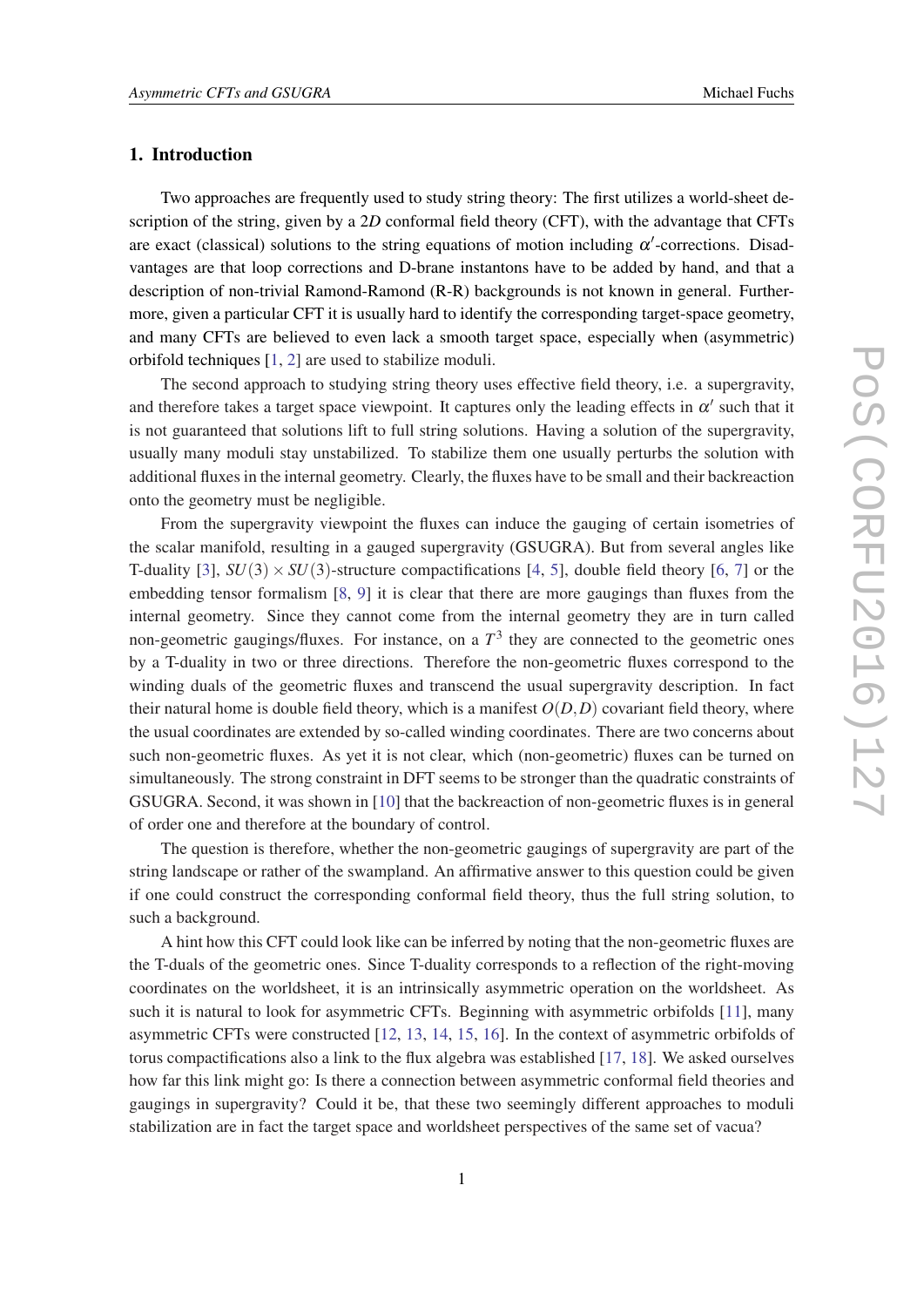In the first paper [[19\]](#page-11-0), we analyzed this question in the context of Calabi-Yau compactifications and in a second paper [\[20](#page-11-0)], we confirmed the correspondence in more controlled setups with more supersymmetry. The results are encouraging and suggest that there is indeed a deep correspondence between asymmetric CFTs and gauged supergravities. Recalling the problem with the large backreaction in presence of non-geometric gaugings, the precise statement we make is therefore: We conjecture a correspondence between certain asymmetric CFTs and fully backreacted solutions of gauged supergravity. If correct, this has interesting consequences:

- Some Minkowski vacua of gauged supergravity do lift to full string vacua.
- Since some breakings in supergravity are only allowed when geometric and non-geometric gaugings are turned on simultaneously, non-geometric gaugings are indeed part of the string landscape.
- Partial supersymmetry breaking is possible at all orders in  $\alpha'$ .

This proceedings article is organized as follows: In section 2 we review the essential ingredients used in our construction. We start with simple currents, continue with Gepner models, the construction of Calabi-Yau manifolds and close with a review of gauged supergravities and especially their supersymmetry breaking mechanisms. In section [3](#page-6-0) we review [[19\]](#page-11-0) and [[20\]](#page-11-0). We start with the case of  $4D\mathcal{N}=2$  to  $\mathcal{N}=1$  supersymmetry breaking which we analyzed in [\[19](#page-11-0)]. Then we present parts of our full classification of asymmetric Gepner models in any dimension with extended supersymmetry to give more evidence for our conjecture as done in [\[20](#page-11-0)].

We also would like to highlight the papers [\[21](#page-12-0), [22\]](#page-12-0), in which asymmetric Gepner models and their relation to Calabi-Yau manifolds were studied. Here we go beyond this analysis and provide a connection between asymmetric Gepner models and gauged supergravity theories.

#### 2. Preliminaries

In this section we review the main ingredients of our construction: Simple currents, Gepner models and gauged supergravity theories. We refrain from being too technical and focus on a heuristic understanding of the mechanisms we employ.

#### 2.1 Simple Currents

Let us first recall the basic facts about partition functions in conformal field theories (CFT) (for an introduction see e.g.  $[23]$  $[23]$  or  $[24]$  $[24]$  $[24]$ ). In string theory, the one-loop diagram is a worldsheet with the topology of a torus. As usual all particles can run in the loop but their contribution depends on their mass. Evaluating the one-loop vacuum amplitude gives rise to the partition function *Z* which counts the number of states at each energy level and collects them in a power series. In closed string theory, every target space field is a combination of a left- and a right-moving worldsheet piece. Having this in mind it is clear that the partition function *Z* can be written as

$$
Z(\tau,\overline{\tau}) = \sum_{i,j} \chi_i(\tau) M_{ij} \chi_j(\overline{\tau}), \qquad (2.1)
$$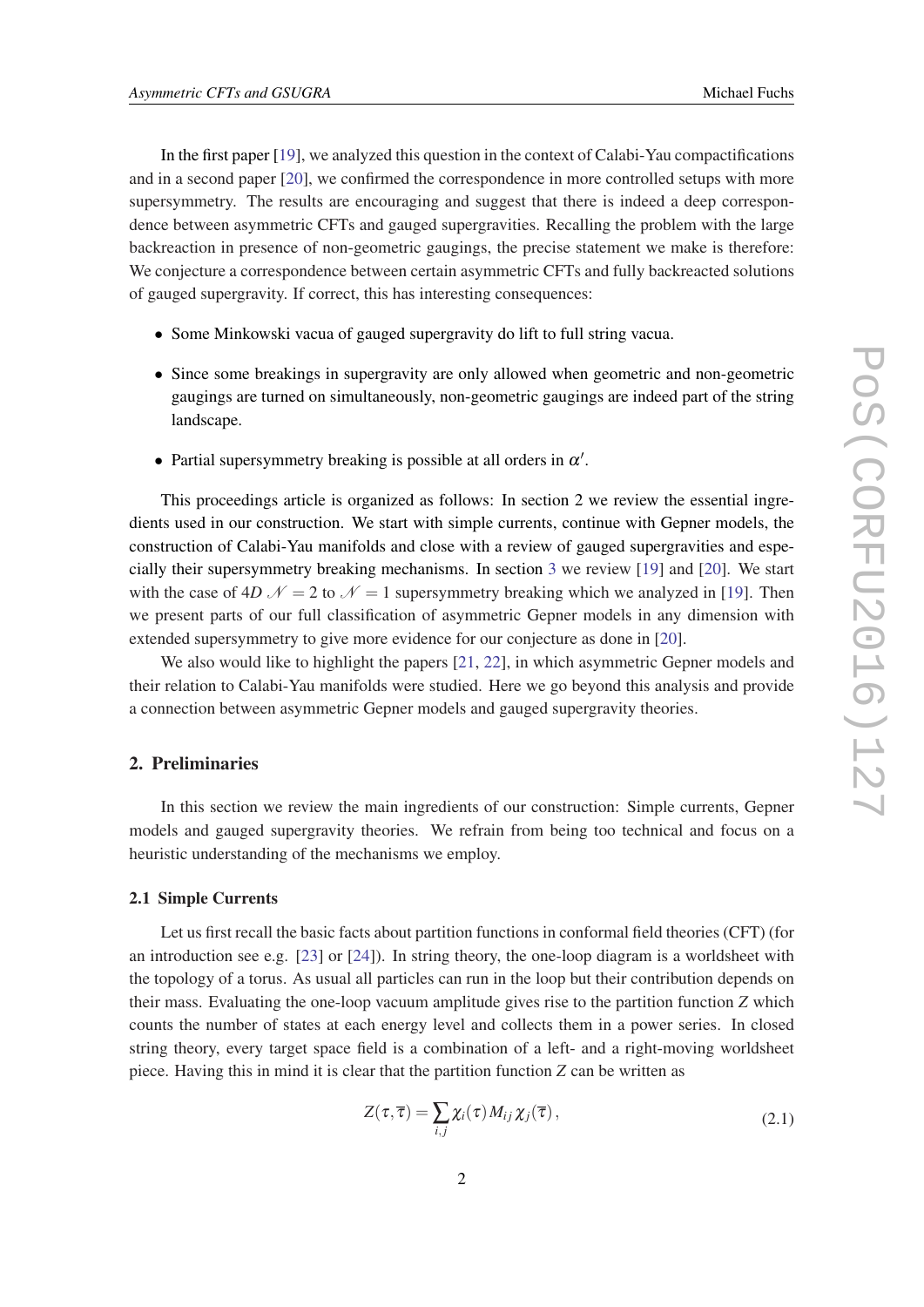characters that sum up the contribution of one primary field plus its descendants. These characters depend on the complex modular parameter  $\tau$  that parametrizes the shape of the torus, i.e. its complex structure. Two tori are equivalent if their modular parameter  $\tau_1$  and  $\tau_2$  are connected by a modular transformation, and thus the partition function should be invariant under such modular transformations. It can be shown that the characters rotate into each other under a modular transformation, e.g. for a modular S transformation  $\chi_i(-\frac{1}{\tau})$  $(\frac{1}{\tau}) = \sum_j S_{ij} \chi_j(\tau)$  where  $S_{ij}$  is a symmetric and unitary matrix. Therefore *Z* is invariant if  $[M, S] = 0$  giving a highly non-trivial restriction on *M* which is hard to satisfy for  $M \neq 1$ . To summarize the first part: When knowing M we can directly state the full target space spectrum but finding non-trivial *M* is a hard task.

Schellekens and Yankielowicz [\[25,](#page-12-0) [26\]](#page-12-0) found a mechanism to produce non-trivial matrices *M* in rational conformal field theories. The only object to be specified is a so called simple current *J*, whose operator product expansion with any field  $\phi_i$  gives exactly one other field (plus its derivatives etc.). In terms of the fusion algebra this is written as  $[J] \times [\phi_i] = [\phi_{J(i)}]$ . Such simple currents actually appear in nearly all RCFTs. Having finitely many fields in a CFT implies that at some point  $J<sup>N</sup> = 1$ , such that the application of a simple current arranges all fields into orbits  $\{\phi, J\phi, J^2, \phi, \ldots, J^{N-1}\phi\}.$ 

Now, if some technical assumptions are satisfied, one can write down a matrix *M*(*J*) for each simple current which gives rise to a modular invariant partition function  $Z(\tau,\overline{\tau})=\vec{\chi}^T(\tau)M(J)\vec{\chi}(\overline{\tau}).$ Roughly speaking  $M(J)$  connects a field from the right to fields from its orbit on the left that satisfy an additional condition involving the so-called monodromy charge. For instance spacetime supersymmetry is usually implemented by the GSO projection onto even world-sheet fermion number. Having more than one simple current  $J_a$  any combination of their matrices  $M(J_a)$  in a partition function like  $Z \sim \vec{\chi}^T M(J_1)M(J_2)\ldots \vec{\chi}$  still defines a modular invariant. The order in which these matrices appear in *Z* is important since they do not necessarily commute. In particular, states that were projected out by the first of the simple currents might enter in the twisted sector of the second simple current.

#### 2.2 Gepner Models

Gepner defined a class of  $N = 2$  SCFTs describing string theory compactified on Calabi-Yau backgrounds at special points in their moduli space [[27](#page-12-0)]. In the following we review this construction and the construction of Calabi-Yau manifolds using weighted projective spaces.

Let us split the ten-dimensional space-time into *D* non-compact directions and 10−*D* internal directions. Using light-cone gauge effectively eliminates two dimensions so that the external *D*dimensional space is described by  $D-2$  free bosons. Their supersymmetric fermionic partners transform as vectors under the little group  $SO(D-2)$  giving the  $\hat{SO}(2)_1$  conformal field theory. For the internal space one uses tensor products of the minimal unitary  $N = 2$  superconformal field theories (SCFT). The latter are exactly solvable SCFTs labeled by an integer  $k > 0$  admitting only a discrete set of central charges

$$
c = \frac{3k}{k+2}.\tag{2.2}
$$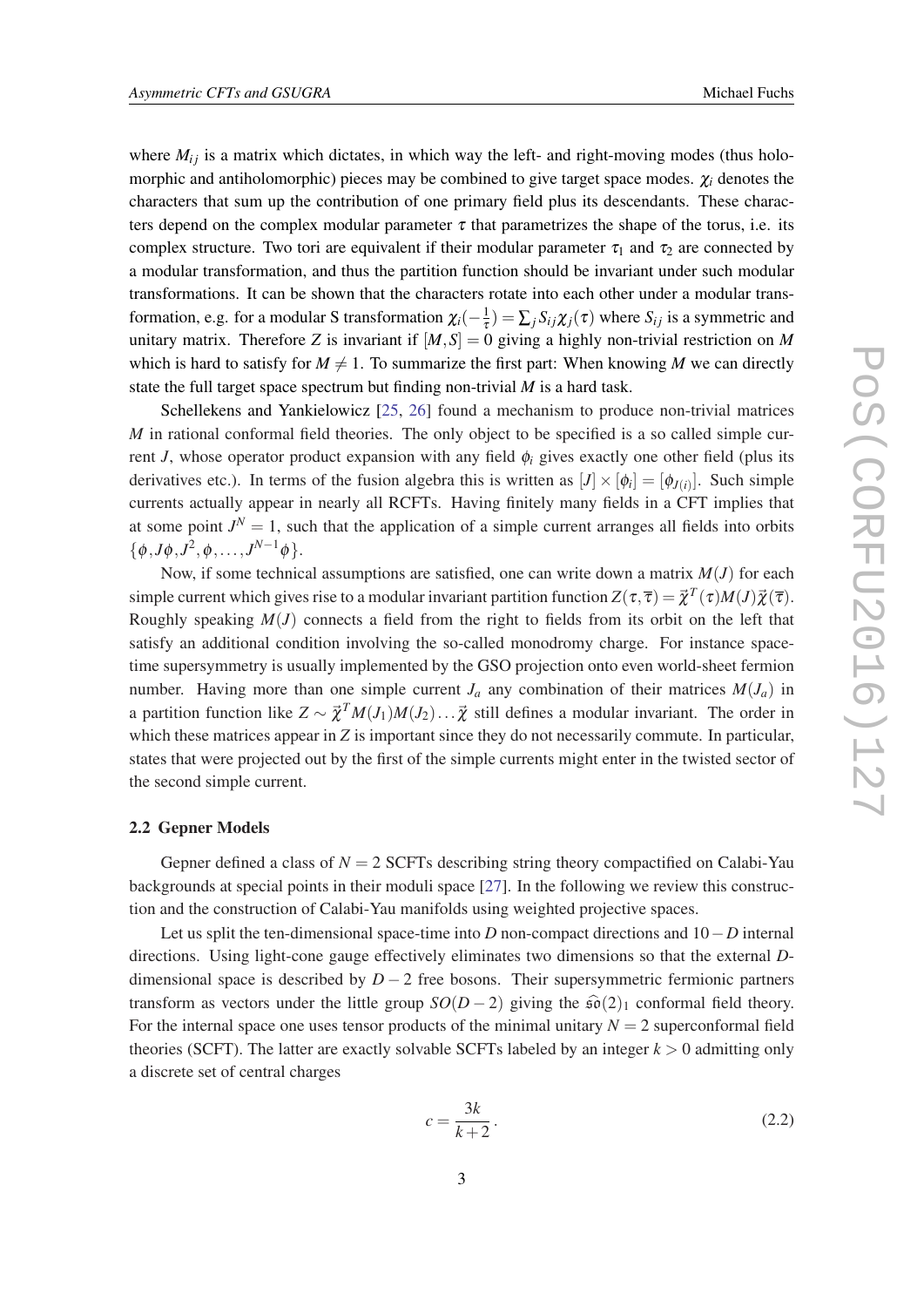<span id="page-4-0"></span>The primary fields of a minimal model are labeled by three numbers  $(l \, m \, s)$  with  $0 \le l \le k, -k+1 \le k$  $m \leq k+2$  and  $-1 \leq s \leq 2$ . A large class of modular invariant partition functions of the minimal models are known and follow an ADE classification. Note that in particular the D-invariant can be implemented by choosing the simple current  $(k,0,0)$ . To get the correct central charge of the internal space  $c = 3, 6, 9$  for  $10 - D = 2, 4, 6$  internal dimensions, one has to take the tensor product of several minimal models. In total a state in a Gepner model is labeled as

$$
(l_1\ m_1\ s_1)\dots(l_r\ m_r\ s_r)(s_0)\ \in\ \bigotimes_{i=1}^r (k_i)\otimes\widehat{\mathfrak{so}}(D-2)_1\,,\tag{2.3}
$$

where we neglected the bosonic part. Having these building blocks one needs further projections which can be taken care of by simple currents. One of them is the GSO projection which was already explained at the end of the previous section. Additionally, one needs one more simple current  $J_i$  for each minimal factor ensuring that there are only pure NS and R sectors on each side. The matrices  $M(J_{\text{GSO}})$  and the  $M(J_i)$  all commute such that their order in the partition function does not matter. Moreover, to be able to apply the simple current technique, one starts with the partition function of the bosonic string. Then, at the very end one maps it to the superstring by applying the bosonic string map  $\phi_{bsm}$ , which maps the four conjugacy classes of  $\hat{\mathfrak{so}}(10)_1$  to the ones of  $\hat{\mathfrak{so}}(2)_1$ according to  $(O, V, S, C) \rightarrow (V, O, -C, -S)$ . For more details, we refer to the original literature. The full partition function of the Gepner model is then given as

$$
Z_{\text{Gepner}}(\tau,\overline{\tau}) \sim \overline{\chi}^T(\tau) M(J_{\text{GSO}}) \prod_{i=1}^r M(J_i) \overline{\chi}(\overline{\tau}) \Big|_{\phi_{\text{bsm}}^{-1}}.
$$
 (2.4)

From this, one can directly read off the target-space spectrum. As already observed by Gepner [\[28](#page-12-0)] and later well understood from different angles [[29,](#page-12-0) [30\]](#page-12-0), the massless spectrum is that of type II compactifications on certain Calabi-Yau manifolds. For this let us briefly review a construction of Calabi-Yau manifolds relevant here. One starts with a weighted projective space  $W\mathbb{CP}_{w_1,w_2,\dots,w_r}$ defined by the projective equivalence relation

$$
(X_1, X_2, \ldots, X_r) \sim (\lambda^{w_1} X_1, \lambda^{w_2} X_2, \ldots, \lambda^{w_r} X_r), \qquad \lambda \in \mathbb{C}, \qquad (2.5)
$$

on the complex coordinates  $X_i$ . The  $w_i$  are called weights and due to this equivalence relation the weighted complex space has *r* − 1 complex dimensions. Let us now look at hypersurfaces in the above space which we define by a single polynomial equation of degree *d*. For such a hypersurface in a weighted projective space we write  $W\mathbb{CP}_{w_1,w_2,...,w_r}[d]$ . When the sum of all weights equals the degree *d*, the resulting *r*−2 complex dimensional hypersurface is a Calabi-Yau manifold. Similarly one can define complete intersection Calabi-Yau manifolds as intersection of two polynomials of degrees  $d_1$  and  $d_2$  for which we write  $W\mathbb{CP}_{w_1,w_2,...,w_r}[d_1 \, d_2]$ . Similar as above, the resulting  $r-3$ dimensional space is Calabi-Yau if  $\sum w_i = \sum d_i$ .

Suppose we are in 4D and we take the tensor product of five minimal models with levels  $k_i$ . Then the target space interpretation of this background is given by a Calabi-Yau manifold defined by the Fermat-type constraint

$$
X_1^{k_1+2} + X_2^{k_2+2} + X_3^{k_3+2} + X_4^{k_4+2} + X_5^{k_5+2} = 0
$$
\n
$$
(2.6)
$$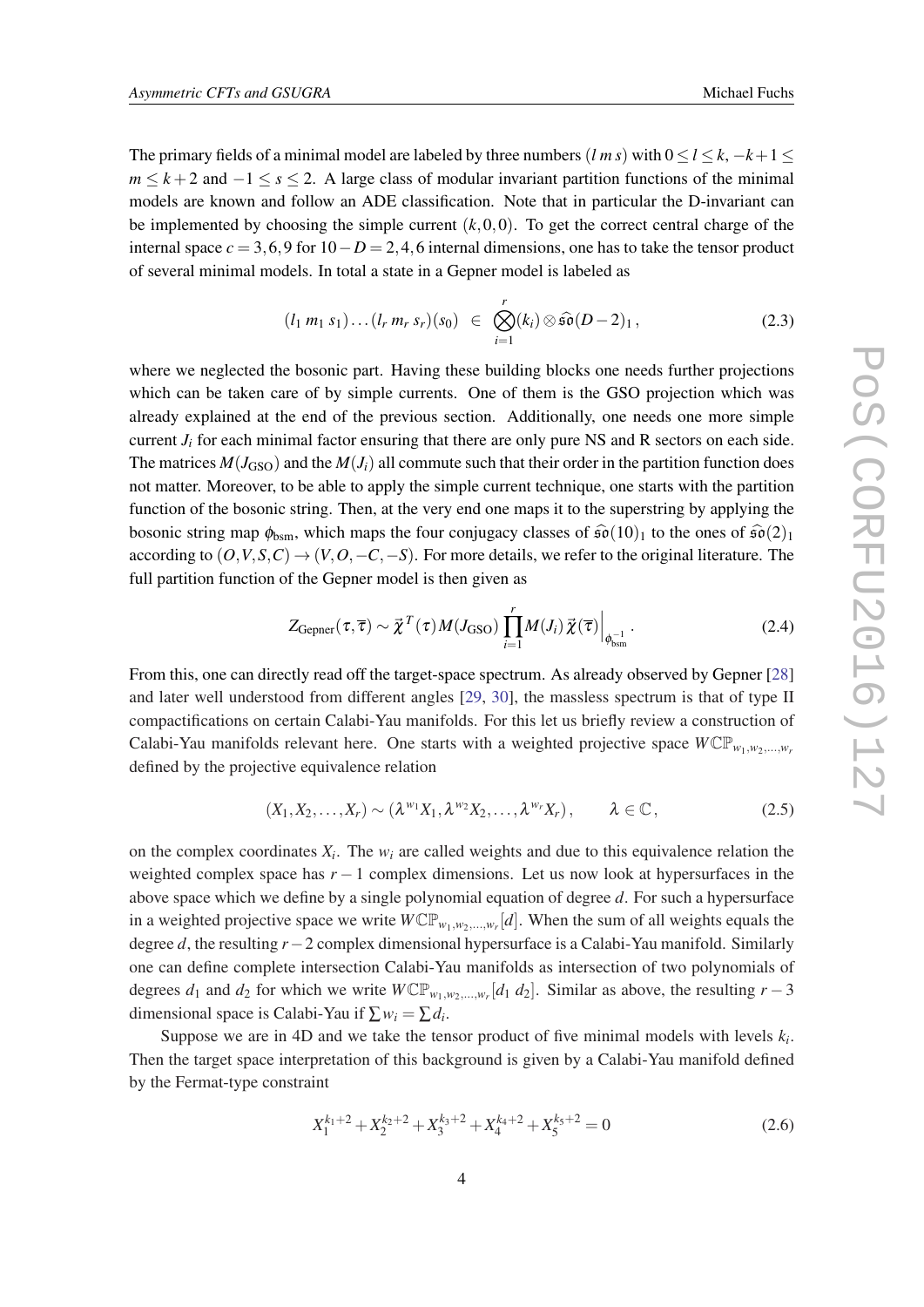in a weighted projective space with weights  $w_i = \frac{d}{k_i}$  $\frac{d}{k_i+2}$ . Here *d* is the least common multiple of all  $k_i+2$ . Let us turn to the easiest example with levels  $(3,3,3,3,3)$  which corresponds to the equation

$$
X_1^5 + X_2^5 + X_3^5 + X_4^5 + X_5^5 = 0
$$
\n(2.7)

in  $\mathbb{P}_{1,1,1,1}[5]$ , which is the famous quintic (more general cases are discussed in [\[31](#page-12-0), [32\]](#page-12-0)).

Clearly the Fermat polynomial [\(2.6](#page-4-0)) is only one single choice of a defining polynomial and any other degree 5 polynomial in the  $X_i$  would also define a quintic but at another point in its complex structure moduli space. Thus, small complex structure deformations correspond to small deformations of the defining polynomial. Such geometric deformation do correspond to massless states in the Gepner model. For instance, adding a term  $\epsilon X_1^3 X_2^2$  to (2.7) is related to the massless state

$$
X_1^3 X_2^2 \sim (3\ 4\ 1)(2\ 3\ 1)(0\ 0\ 0)(0\ 0\ 0)(0\ 0\ 0)(S), \tag{2.8}
$$

from which the general pattern should be obvious. Every Ramond ground state  $(l_i \, l_i + 1 \, 1)$  in a minimal factor gives the power of the variable  $X_i$  in the deformation.<sup>1</sup> Therefore the combinatorics of the massless states of the Gepner model is absolutely the same as the combinatorics of the complex structure deformations. It is important to keep in mind that all length scales in a Gepner model are of order  $\alpha'$ , which often gives rise to extra gauge symmetry enhancements.

#### 2.3 Gauged Supergravities

Usually, the scalar manifold of a supergravity theory admits a large number of isometries that can be gauged. Gauging an isometry induces couplings that can give a mass to the fields via the super Higgs effect [\[33,](#page-12-0) [34,](#page-12-0) [35,](#page-12-0) [36,](#page-12-0) [37\]](#page-12-0). Furthermore, in 4*D* with  $\mathcal{N} = 1$  supersymmetry there exists a superpotential that can give even more scalars a mass. When some gravitinos get a mass, as well, also the amount of supersymmetry is reduced. This breaking is in general severely constrained since e.g. the total number of degrees of freedom should be preserved.

Consider for instance maximal  $\mathcal{N} = 8$  supergravity in 4*D* which has only the gravity-multiplet. Since there does not exist a superpotential, all gaugings lead to masses that can only come from a super Higgs effect. The field content of  $\mathcal{N} = 8$  supergravity is precisely such that it can be decomposed into a  $\mathcal{N} = 6$  gravity-multiplet plus two  $\mathcal{N} = 6$  massive gravitino-multiplets.<sup>2</sup> As such it is at least kinematically possible to break  $\mathcal{N} = 8$  supergravity down to  $\mathcal{N} = 6$  by gauging isometries.

But when trying to decompose the  $\mathcal{N} = 8$  gravity-multiplet in terms of  $\mathcal{N} = 5$  multiplets one sees that there is no way to achieve that. Therefore a breaking from  $N = 8$  to  $N = 5$  is not possible. When looking at a possible breaking of  $N = 8$  to  $N = 4$  things get more interesting. The  $\mathcal{N} = 8$  gravity-multiplet contains 28 vectors so that 6 of them go into the  $\mathcal{N} = 4$  gravity-multiplet and 16 vectors go into the four massive gravitino-multiplets. The remaining 6 vectors can either form 6 massless vector-multiplets or also get a mass through additional gaugings. But since the

<sup>&</sup>lt;sup>1</sup>Due to  $0 \le l \le k$ , this forbids powers of 4 and 5. Actually this is perfectly fine from the geometric viewpoint, as these can be eliminated by the freedom of choosing coordinates.

<sup>&</sup>lt;sup>2</sup>Recall that the only massless  $\mathcal{N} = 6$  multiplet in 4*D* is the gravity-multiplet.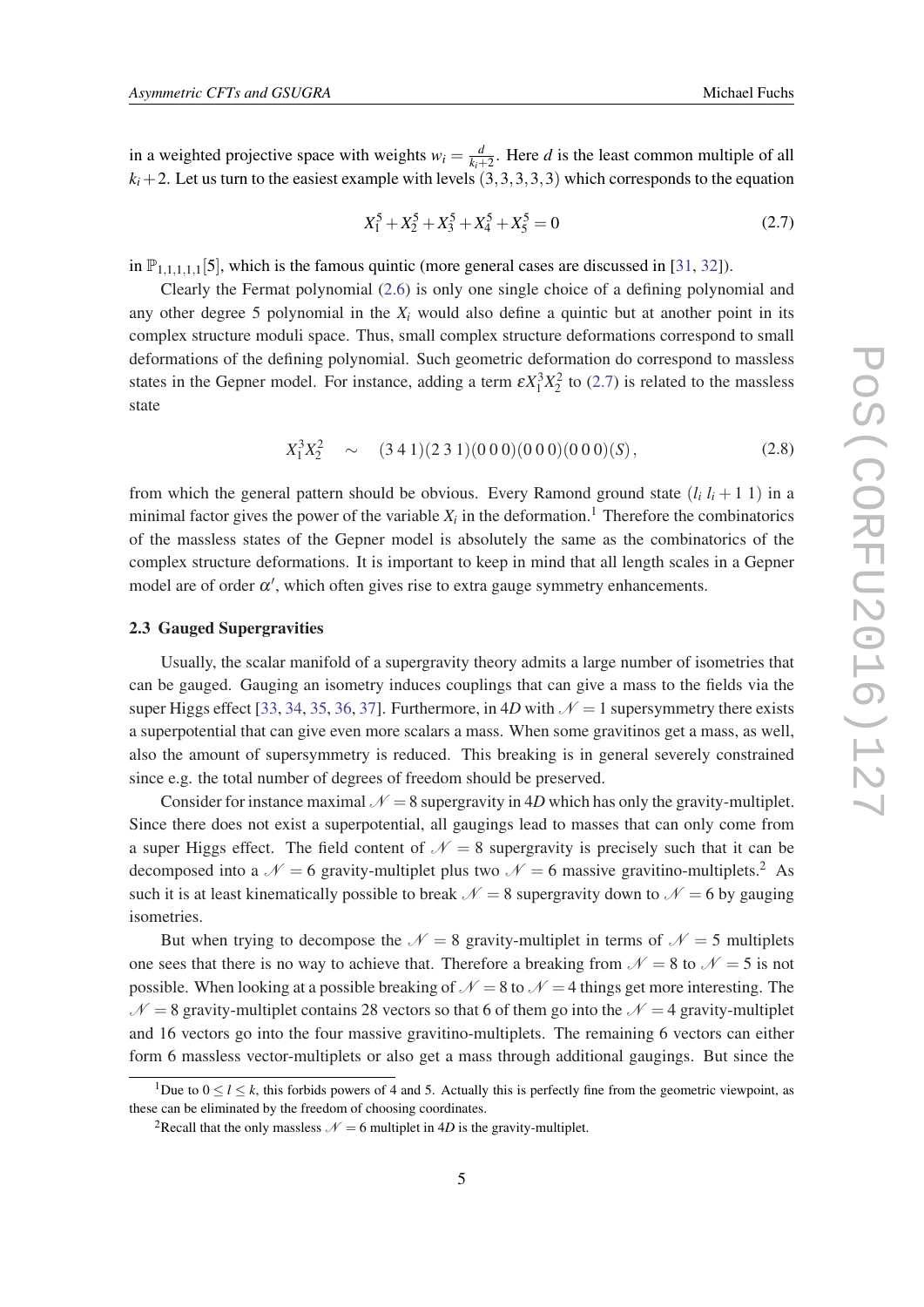<span id="page-6-0"></span>massive vector-multiplet contains two vectors, only pairs of vectors can get a mass. When breaking  $N = 8$  to  $N = 4$  the massless spectrum is therefore  $\mathcal{G}_{(4)} + (6 - 2k)\mathcal{V}_{(4)}$  where  $k = 0, 1, 2, 3$  counts the number of massive vector-multiplets.

Either by a glance into the literature [[36](#page-12-0)] or by consulting a list of the supersymmetry multiplets (e.g. the appendix of [\[20](#page-11-0)]) all other breaking patterns can be easily deduced analogously to the above example. Clearly when a superpotential is induced by the gaugings/fluxes the situation gets a little more involved. In our case the only breaking of this kind is  $\mathcal{N} = 2$  to  $\mathcal{N} = 1$  in 4*D*, that occurs when perturbing a type II string Calabi-Yau compactification with additional fluxes. The existence of this kind of breaking was unclear for some time but finally worked out explicitly in [[38,](#page-12-0) [39,](#page-12-0) [40\]](#page-12-0). When compactifying IIB on a Calabi-Yau with Hodge numbers  $h_{11}$  and  $h_{12}$  one gets a  $\mathcal{N} = 2$  supergravity with  $N_V = h_{12}$  vector-multiplets and  $n_H = h_{11} + 1$  hyper-multiplets. After breaking to  $\mathcal{N} = 1$  one can derive the following constraints on the massless  $\mathcal{N} = 1$  spectrum

$$
h_{12} - h_{11} - \Delta \le N_V \le h_{12} - 1,
$$
  
\n
$$
N_V - N_{ax} \le h_{12} - h_{11} - \Delta,
$$
  
\n
$$
N_V - 2N_{ax} \ge h_{12} - 2h_{11} - \Delta,
$$
  
\n
$$
N_0 \le h_{12} + h_{11}.
$$
\n(2.9)

Here  $N_V$  is the number of vector-multiplets,  $N_{ax}$  is the number of axionic R-R multiplets while  $N_0$ is the number of NS-NS scalars.  $\Delta$  is either 1 or 0 depending on whether there is a gauging along the scalar that is Hodge-dual to the *B* field. It is important to note that this breaking is only possible if geometric and non-geometric gaugings are turned on simultaneously. Finding a SCFT to such a GSUGRA would therefore be evidence, that the non-geometric fluxes/gaugings are part of the string landscape.

#### 3. Asymmetric Gepner Models and their Corresponding GSUGRA

Recall that we are looking for evidence for a connection between asymmetric SCFTs and bosonic gaugings in a supergravity. The main objective of the papers [\[19,](#page-11-0) [20\]](#page-11-0) was to analyze this question in the framework of asymmetric Gepner models. While there are other methods [\[21](#page-12-0)], the easiest way to construct an asymmetric Gepner model is the simple current method [[41,](#page-12-0) [42,](#page-12-0) [43](#page-13-0), [44](#page-13-0), [45](#page-13-0), [46,](#page-13-0) [47,](#page-13-0) [22](#page-12-0)]. More concretely we added one or more simple currents to the partition function of the Gepner model ([2.4](#page-4-0)) such that the full partition function becomes

$$
Z_{\text{ACFT}}(\tau,\overline{\tau}) \sim \vec{\chi}^{T}(\tau) \underbrace{M(J_{1})\dots M(J_{n})}_{\text{additional simple currents}} M(J_{\text{GSO}}) \prod_{i=1}^{r} M(J_{i}) \vec{\chi}(\overline{\tau}) \Big|_{\phi_{\text{bsm}}^{-1}}.
$$
 (3.1)

On the right there are still the already familiar simple currents  $J_{\text{GSO}}$  and  $J_i$  that guarantee that the right-moving sector is supersymmetric. When no additional simple currents are added the supersymmetric spectrum from the right couples symmetrically to the left-moving fields. But by adding further simple currents that do not commute with  $J_{\text{GSO}}$  and/or  $J_i$  we can enhance or break the supersymmetry on the left. Thus we still have the original supersymmetry on the right but something different on the left. In this way we can design an SCFT with an asymmetric spectrum. Since we always have some supersymmetry from the right, we always have at least  $\mathcal{N} = 1$  supersymmetry. Let us now discuss a couple of simple examples.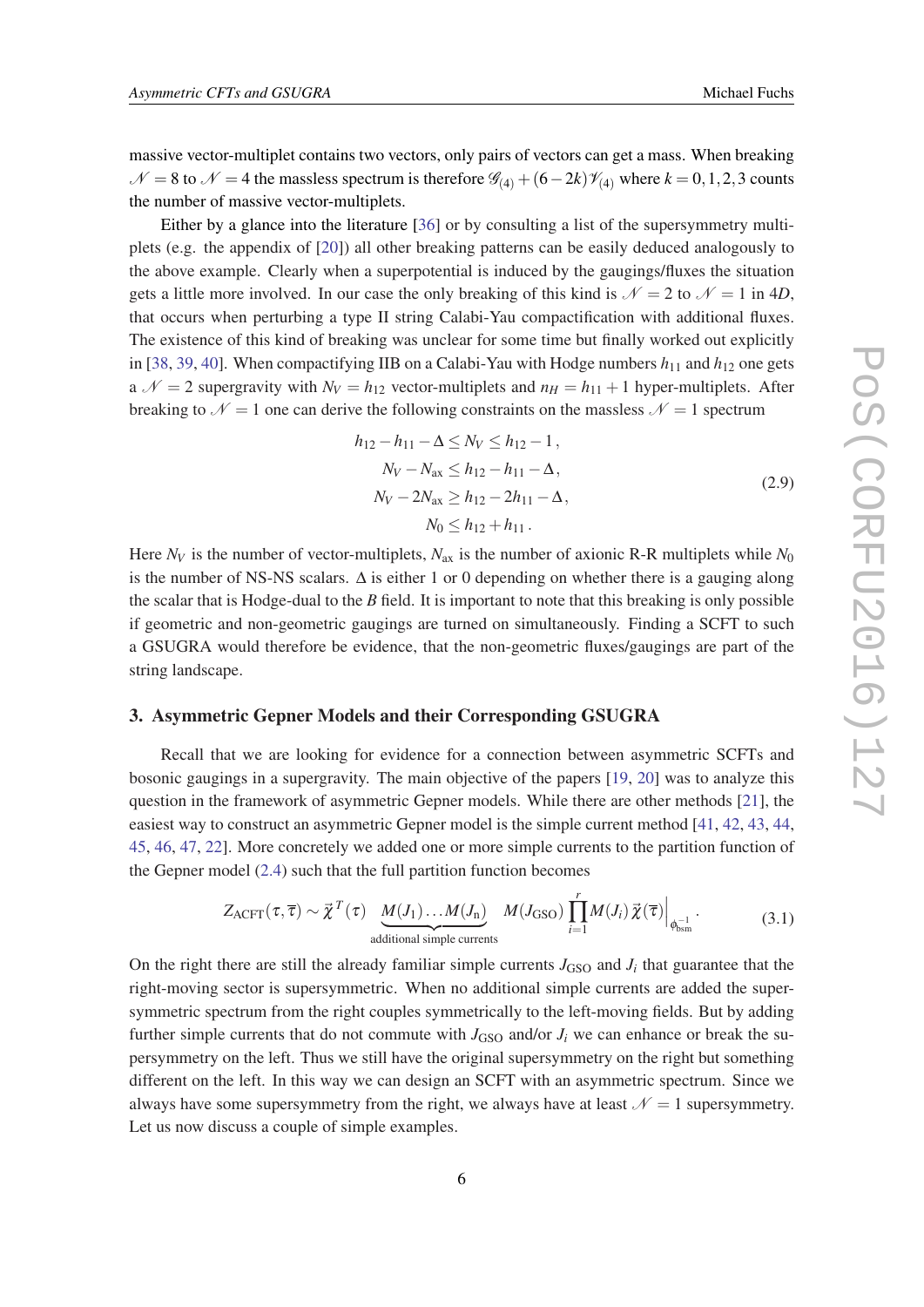#### 3.1  $\mathcal{N} = 2$  to  $\mathcal{N} = 1$  in 4*D*

Let us take a look at the easiest Gepner model with levels  $(3,3,3,3,3)$  encountered before. As explained, it corresponds to the quintic Calabi-Yau  $\mathbb{P}_{1,1,1,1,1}[5]$  at the Fermat point in moduli space. Let us extend it by the simple current

$$
J_{\text{ACFT}} = (0.5 \, 1)(0.0 \, 0)^4 \, (c) \,, \tag{3.2}
$$

where *c* denotes an anti-spinor representation of  $\hat{\mathfrak{so}}(10)_1$ . We notice that this simple current does not commute with the usual simple currents of the Gepner model  $J_{GSO}$  and  $J_i$ . Being placed to the left in ([3.1](#page-6-0)), it acts differently on the left- and right-movers. Hence we have an asymmetric CFT that breaks half of the supersymmetry leaving  $\mathcal{N} = 1$  supersymmetry with the massless spectrum  $(N_V, N_{ax}; N_0) = (80, 0; 74)$ . (The notation is explained after ([2.9](#page-6-0)).)

We want to check whether we can interpret this asymmetric SCFT model as a GSUGRA where supersymmetry is broken from  $\mathcal{N} = 2$  to  $\mathcal{N} = 1$  due to fluxes. The first step is to figure out the starting point, which means the underlying Calabi-Yau threefold. Since we have added a simple current, this is not expected to be the quintic. For this purpose, we have a closer look at the massless vectors listed in table 1.

| state                                         | polynomial rep.     | degeneracy         |
|-----------------------------------------------|---------------------|--------------------|
| $(0\ 1\ 1)(3\ 4\ 1)(2\ 3\ 1)(0\ 1\ 1)^2(s)$   | $x_i^3 x_j^2$       | 12                 |
| $(0\ 1\ 1)(3\ 4\ 1)(1\ 2\ 1)^2(0\ 1\ 1)(s)$   | $x_i^3 x_j x_k$     | 12                 |
| $(0\ 1\ 1)(2\ 3\ 1)^2(1\ 2\ 1)(0\ 1\ 1)(s)$   | $x_i^2 x_j^2 x_k$   | 12                 |
| $(0\ 1\ 1)(2\ 3\ 1)(1\ 2\ 1)^3(s)$            | $x_i^2 x_j x_k x_l$ | 4                  |
| $(1\ 2\ 1)(3\ 0\ 0)(0\ 0\ 0)^3(s) +$          |                     |                    |
| $(2\ 3\ 1)(3\ 4\ 1)(0\ 1\ 1)^3(s)$            | $x_i^3 y_m$         | $2 \times 4 = 8$   |
| $(1\ 2\ 1)(2\ 0\ 0)(1\ 0\ 0)(0\ 0\ 0)^2(s) +$ |                     |                    |
| $(2\ 3\ 1)(3\ 4\ 1)(0\ 1\ 1)^3(s)$            | $x_i^2 x_j y_m$     | $2 \times 12 = 24$ |
| $(1\ 2\ 1)(1\ 0\ 0)^3(0\ 0\ 0)(s) +$          |                     |                    |
| $(2\ 3\ 1)(1\ 2\ 1)^3(0\ 1\ 1)(s)$            | $x_i x_j x_k y_m$   | $2 \times 4 = 8$   |

**Table 1:** Combinatorics of the  $N_V = 80$  massless vectors.

We realize the structure of a weighted projective space when recalling that the first number in the triplets usually tells us about the power of the variable. First of all, since the simple current only affects the first minimal factor, the other four still have weight 1 and add up to a polynomial of degree 5. For instance from states like  $(1 2 1)(3 0 0)(0 0 0)^3$  (s) we are led to conclude that the first factor now acts like a coordinate of weight 2. But from counting the number of states we see that the first factor rather behaves like two coordinates of weight 2. An educated guess is then that this model has something to do with the complete intersection Calabi-Yau  $WCP_{2,2,1,1,1,1}[53]$ . Although we do not see any of the polynomials of degree 3, we inserted the 3 to satisfy the Calabi-Yau condition. This is no surprise since due to the breaking we expect many modes to be absent.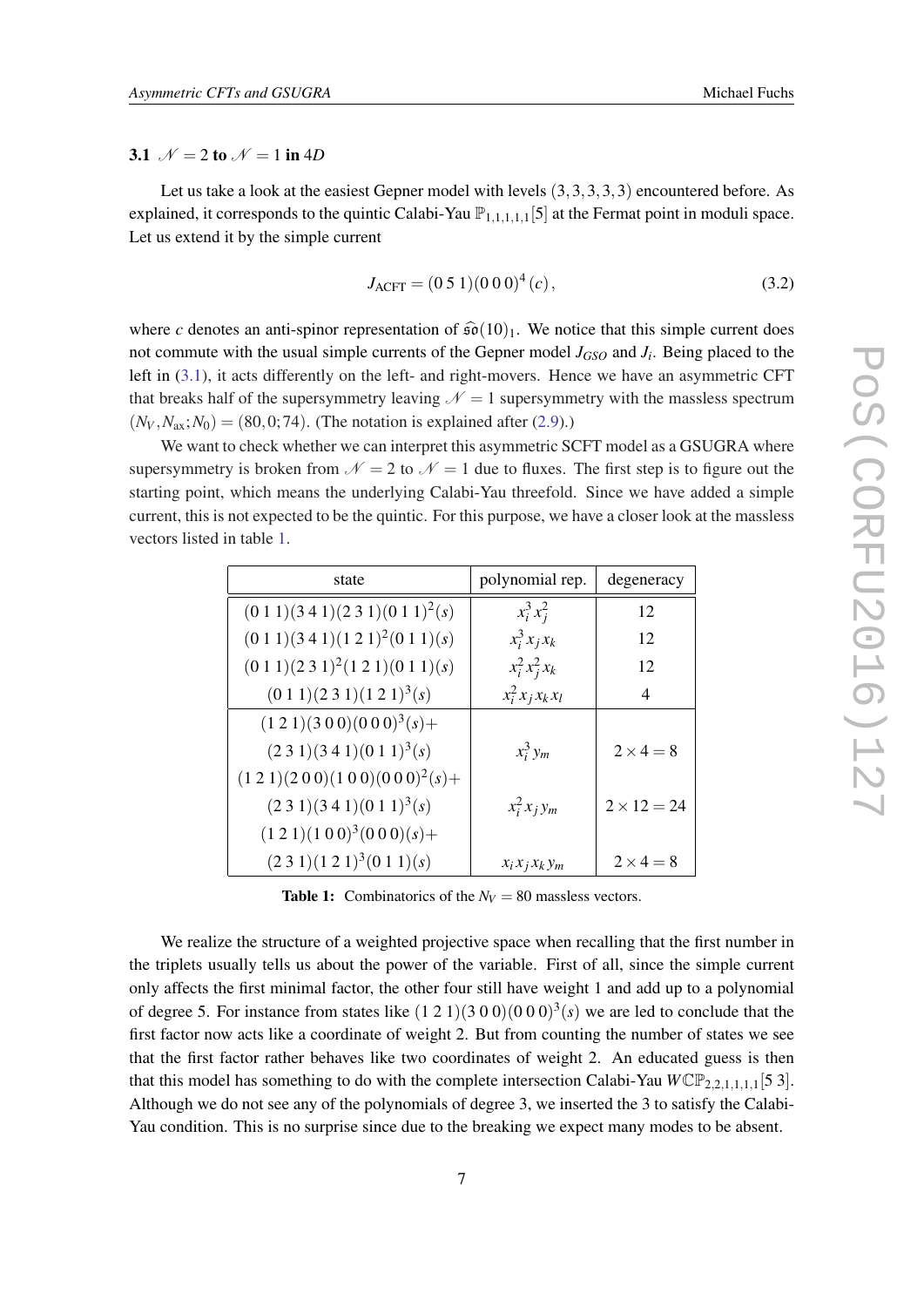Having a candidate for the Calabi-Yau we can now take a look whether the conditions ([2.9](#page-6-0)) are satisfied. We computed the Hodge numbers of  $WCP_{2,2,1,1,1,1}[5,3]$  to be  $h_{21} = 83$  and  $h_{11} = 2$ . Plugging this into [\(2.9\)](#page-6-0) gives only gives 6 allowed spectra in the broken phase, concretely

$$
(N_V, N_{\rm ax}) \in \{ (80, 0), (80, 1), (81, 0), (81, 1), (82, 1), (82, 2) \}.
$$
 (3.3)

Comparing this to the spectrum  $(N_V, N_{av}; N_0) = (80, 0; 74)$  of the asymmetric Gepner model we see a perfect match!

In [\[19\]](#page-11-0) we checked many more examples in a similar case by case study. The results were very encouraging for the conjecture that these  $N = 1$  asymmetric SCFTs do correspond to certain  $N = 2$  GSUGRAs.

#### 3.2 Extended supergravity

In the previous example the existence of the superpotential yielded a range of possible spectra in the broken theory. In situations with more supersymmetry the existence of such a superpotential is forbidden making the analysis even clearer since mass generation can only appear through the super Higgs mechanism. As additional evidence we therefore performed an analysis of asymmetric Gepner models in 8, 6 and 4 dimensions with at least 8 supercharges [[20\]](#page-11-0). We implemented a high performance program to add up to 4 simultaneous simple currents in a stochastic search over billions of models until no new structures appeared for a long time. Our search was fine enough to find a lot more different models than the ones in a prior stochastic search [[41\]](#page-12-0) where no classification and no connection to GSUGRA was established. As such we tried to classify the models and test, whether they are in accordance with the ACFT/GSUGRA conjecture. The full list of models in 8,6 and 4 dimensions appeared in [\[20](#page-11-0)] so that here we restrict ourselves to state some selected classes and the mechanisms we used to classify all models.

Let us start with  $D = 8$ , where we do not expect to find any gauging, as NS-NS fluxes have three legs and are therefore not supportable by the internal geometry. Nevertheless, besides the  $\mathcal{N} = 2$ maximal supergravity corresponding to type II string theory on a  $T^2$ , we found another model. It has  $N = 1$  supersymmetry and beyond the gravity-multiplet six vector-multiplets transforming in the gauge group  $SU(2)^2$ . This spectrum cannot arise from a broken  $\mathcal{N}=2$  maximal supergravity, as it has too many vectors. Therefore, one cannot interpret it in terms of a GSUGRA. Instead, we found that it is the asymmetric shift orbifold  $\frac{T^2}{(-1)^{F_t}}$  $\frac{T^2}{(-1)^{F_L}SW}$  where  $F_L$  denotes the left-moving fermion number and *S/W* denote the shift of the momentum/winding by  $\frac{1}{2}$ . Since  $F_L$  contains an action onto the space-time fermions and therefore involves the R-sector, this is not expected to have anything to do with a (purely bosonic) gauging. It turned out that all models which we could not explain as a GSUGRA admit a description in terms of a similar orbifold, mostly containing an action by  $(-1)^{F_L}$ .

In 6*D* we only want to give one  $\mathcal{N} = 1$  model to have an example with gauge symmetry enhancement. The model appeared already in [[13\]](#page-11-0) and has 9 tensor-multiplets, 8 vector-multiplets and 20 hypermultiplets, making it anomaly free. We also found small variations of this model with up to four additional vector/hyper pairs. It turns out, that the additional vectormultiplets are very different in nature to the 8 vectormultiplets in the basic model. The original vectors appear in the R-R sector and cannot couple to the hypermultiplets. In contrast, the additional vectors arise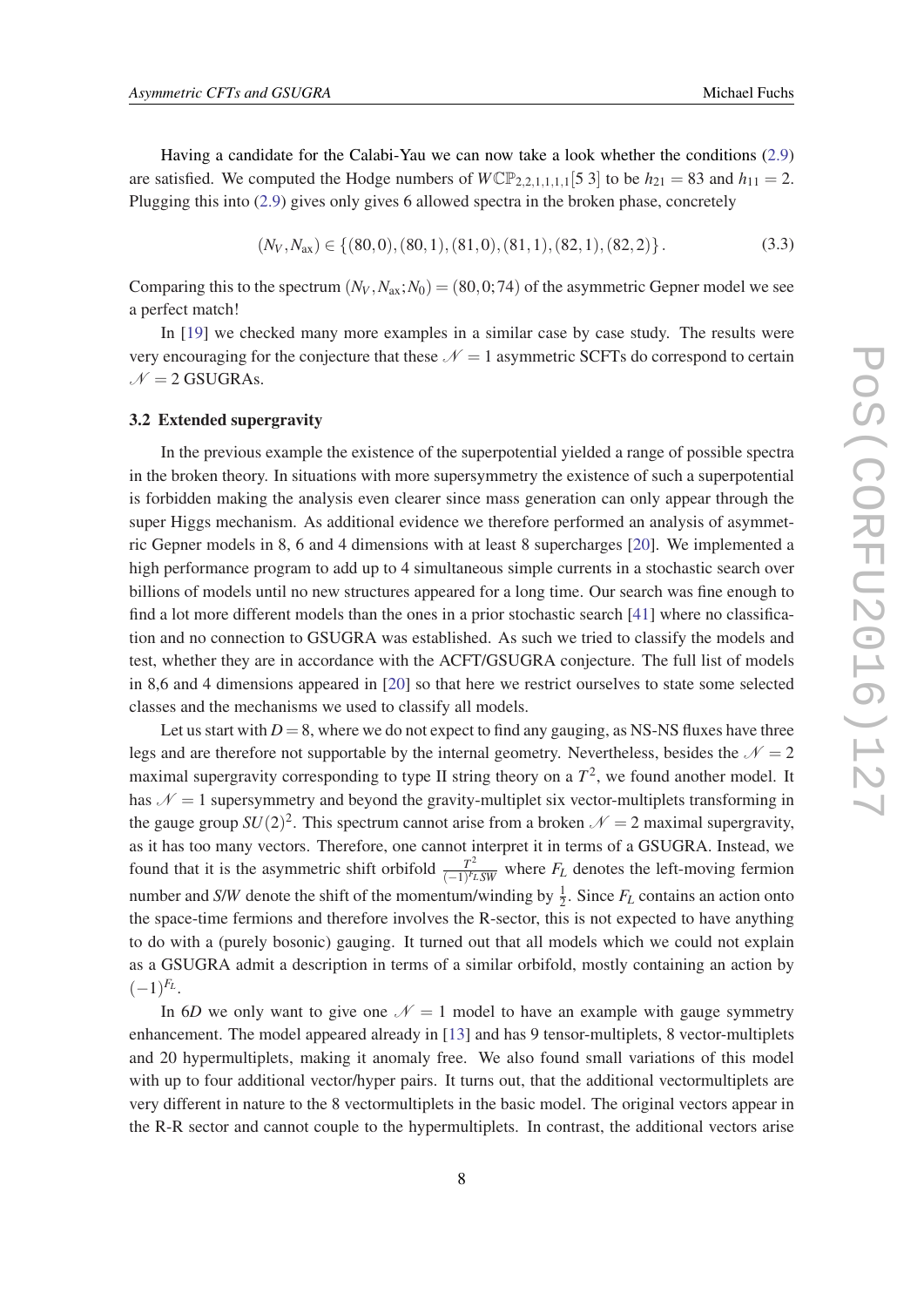from the NS-NS sector and couple to the hypermultiplets. As such they develop a mass when a scalar from the hypermultiplets gets a vacuum expectation value. This looks like a gauge symmetry enhancement where the vacuum expectation value of a hypermultiplet controls the deviation from the enhancement point where additional vectors become massless. Away from the enhancement point the additional vector/hyper pairs get a mass such that we land at the basic model. Recall that being at the self dual radius such symmetry enhancements are not unexpected for Gepner models.

Let us turn to the 4*D* case. Again we refrain from presenting the complete result, but concentrate on a selection that gives a good overview over our methods. Here are some of the classes we found:

- $\mathcal{N} = 8$  maximal supergravity which is type II on a  $T^6$ .
- $\mathcal{N} = 6$  supergravity with its gravity-multiplet. As described before, this can be interpreted as broken  $\mathcal{N} = 8$  SUGRA. Alternatively, there exists an orbifold description of this model given by  $\frac{T^6}{\sqrt{L}}$  $\frac{T^6}{\mathbb{Z}_2^L S}$  where the  $\mathbb{Z}_2^L$  is a reflection on four of the left-moving coordinates and *S* denotes a shift along the other two coordinates.
- $\mathcal{N} = 5$  supergravity with its gravity-multiplet. As mentioned, this cannot arise as a broken  $\mathcal{N}=8$  supergravity. Instead, it can be realized as orbifold  $\frac{T^6}{\sqrt{245}}$  $\frac{T^{\circ}}{\mathbb{Z}_2^L S, \mathbb{Z}_2^L \tilde{S}}$  with orthogonally shifted asymmetric reflections.
- $\mathcal{N} = 4$  supergravity with  $N_V = 0, 2, 4, 6, 8, 10, 14, 18$  vectormultiplets besides the gravitymultiplet. Recall from above that  $\mathcal{N} = 8$  can break to  $\mathcal{N} = 4$  supergravity with  $N_V =$ 0,2,4,6 vectormultiplets, so only part of the spectrum can be explained by a gauging. They instead can be explained by a similar orbifold as the one appearing in 8*D* with its  $SU(2)^2$ gauge group. The 4*D* model was found in [\[48\]](#page-13-0) and has gauge group *SU*(2) 6 and therefore explains the upper bound of the models we found. The other models  $N_V = 6, 8, 10, 14$  are then naturally explained as the Coloumb branch of this orbifold. Notice that the model  $N_V = 6$ can be seen both as Coloumb branch or gauged  $N = 8$  supergravity and that we have small holes in the spectrum  $N_V = 12,16$  which might disappear in an even more detailed scan.
- $\mathcal{N} = 3$  supergravity with  $N_V = 3, 7, 11, 13, 19$  vectormultiplets besides the gravity-multiplet. These models were rather rare, so we suspect the full list to have all odd numbers of vectormultiplets. These models can perfectly be explained by GSUGRA. Indeed, breaking the maximal  $N = 8$  supergravity down to  $N = 3$  gives 3 or 1 vectormultiplets. When breaking the  $\mathcal{N} = 4$  supergravity of a type II on  $K3 \times T^2$  down to  $\mathcal{N} = 3$  the spectrum is constrained to  $N_V = 19 - 2k$  where  $k \in \mathbb{N}_0$ . The data we found are therefore perfectly consistent with the super Higgs effect.

Let us stop here and refer to the paper [\[20](#page-11-0)] for the full list that also includes  $\mathcal{N} = 2$  vacua. We were able to provide similar interpretations to all examples we found. Either the models were completely consistent with the super Higgs effect or could be explained by some other mechanism. Thus, we did not encounter any contradiction to the ACFT/GSUGRA conjecture in the billions of models we checked.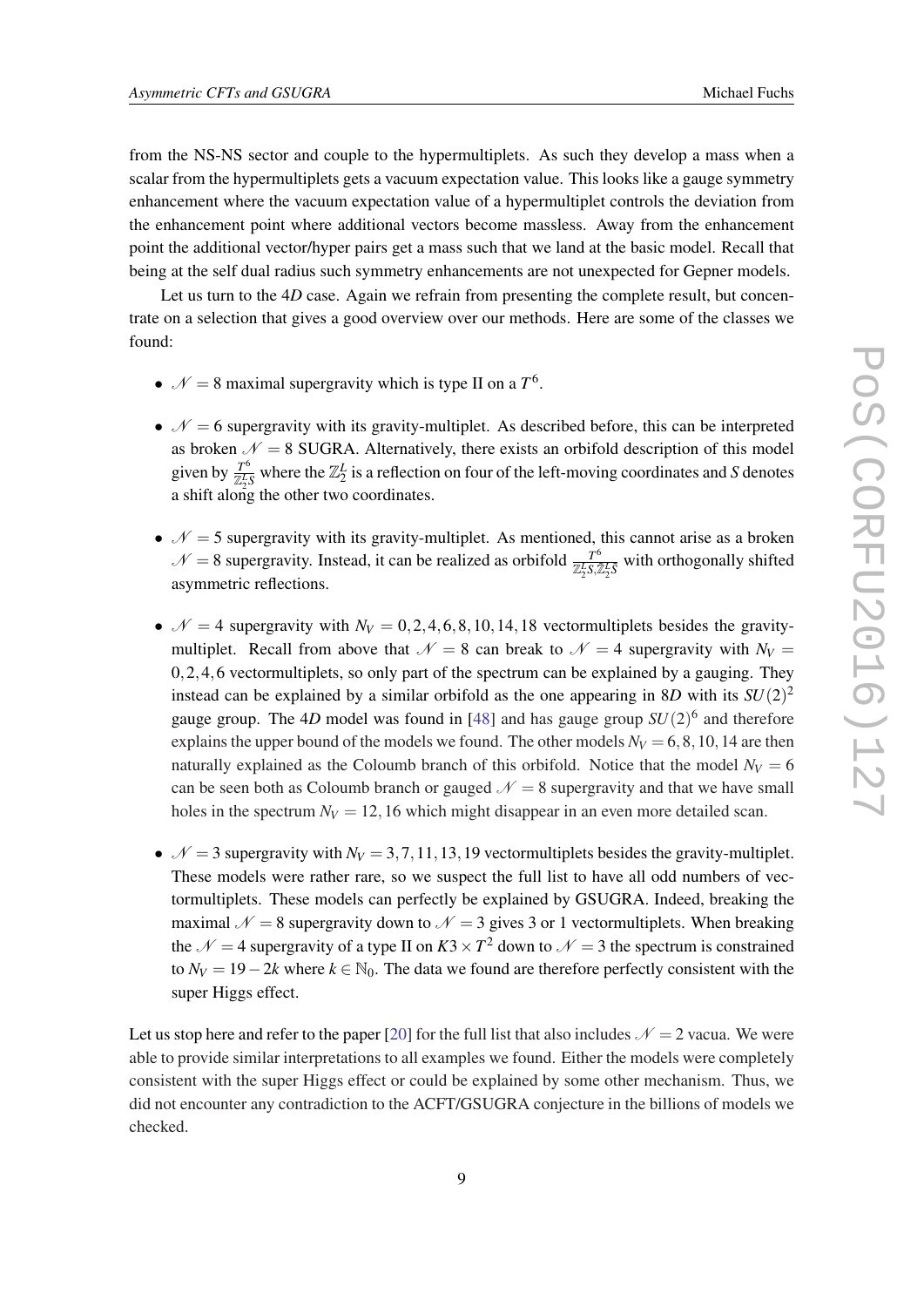*Acknowledgments:* This article summarizes two talks given at the "Workshop on Geometry and Physics", which took place on November 20-25, 2016 at Ringberg Castle, Germany. The workshop was dedicated to the memory of Ioannis Bakas, a fine colleague who will be remembered for his commitment and enthusiasm for physics and the many interesting discussions we had. It is a great loss.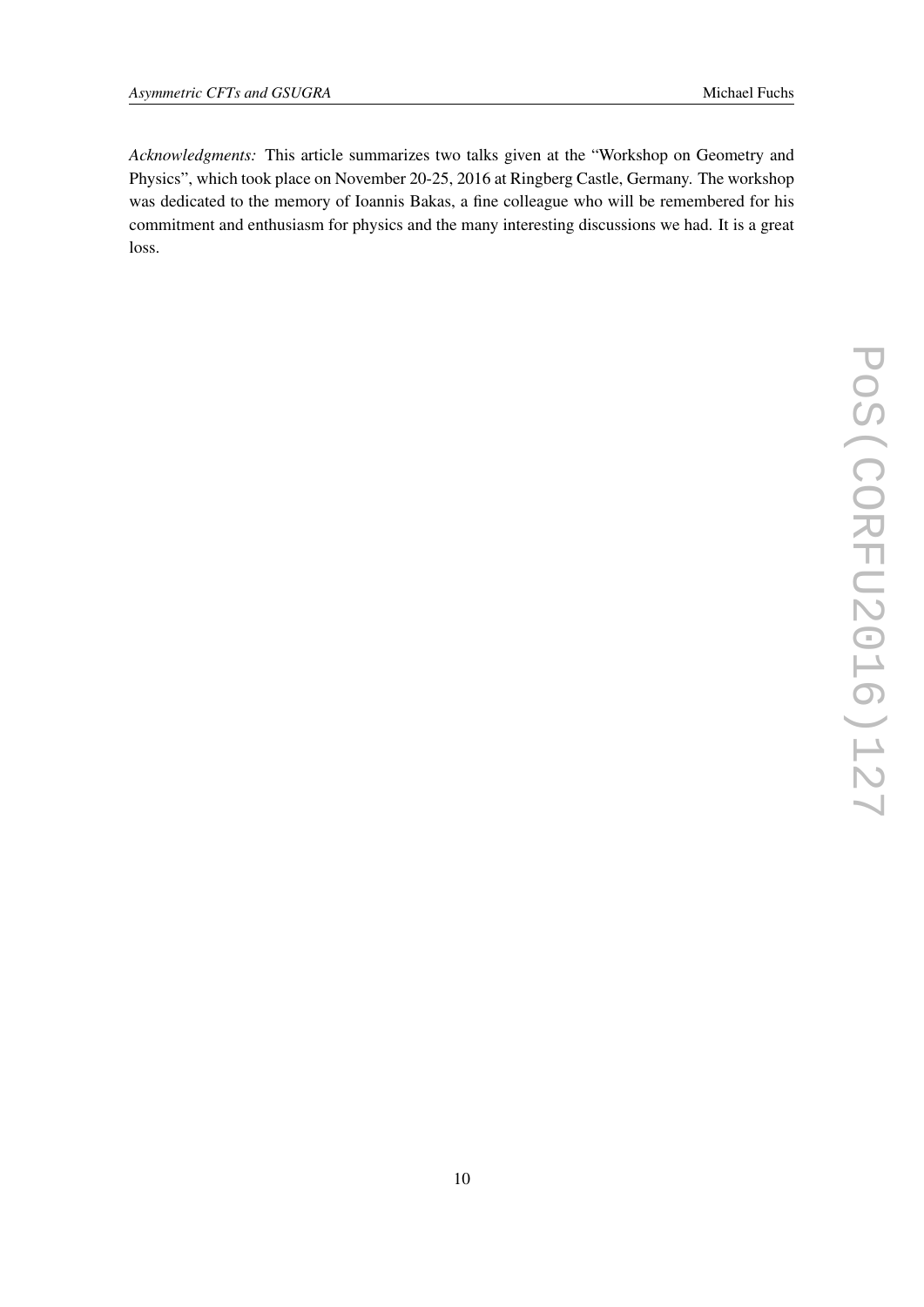#### <span id="page-11-0"></span>References

- [1] L. J. Dixon, J. A. Harvey, C. Vafa and E. Witten, Nucl. Phys. B 261, 678 (1985). doi:10.1016/0550-3213(85)90593-0
- [2] L. J. Dixon, J. A. Harvey, C. Vafa and E. Witten, Nucl. Phys. B 274, 285 (1986). doi:10.1016/0550-3213(86)90287-7
- [3] J. Shelton, W. Taylor and B. Wecht, JHEP 0510, 085 (2005) doi:10.1088/1126-6708/2005/10/085 [hep-th/0508133].
- [4] M. Grana, J. Louis and D. Waldram, JHEP 0601, 008 (2006) doi:10.1088/1126-6708/2006/01/008 [hep-th/0505264].
- [5] M. Grana, J. Louis and D. Waldram, JHEP 0704, 101 (2007) doi:10.1088/1126-6708/2007/04/101 [hep-th/0612237].
- [6] C. Hull and B. Zwiebach, JHEP 0909, 099 (2009) doi:10.1088/1126-6708/2009/09/099 [arXiv:0904.4664 [hep-th]].
- [7] G. Aldazabal, D. Marques and C. Nunez, Class. Quant. Grav. 30, 163001 (2013) doi:10.1088/0264-9381/30/16/163001 [arXiv:1305.1907 [hep-th]].
- [8] H. Samtleben, Class. Quant. Grav. 25, 214002 (2008) doi:10.1088/0264-9381/25/21/214002 [arXiv:0808.4076 [hep-th]].
- [9] M. Trigiante, arXiv:1609.09745 [hep-th].
- [10] R. Blumenhagen, A. Font, M. Fuchs, D. Herschmann, E. Plauschinn, Y. Sekiguchi and F. Wolf, Nucl. Phys. B 897, 500 (2015) doi:10.1016/j.nuclphysb.2015.06.003 [arXiv:1503.07634 [hep-th]].
- [11] K. S. Narain, M. H. Sarmadi and C. Vafa, Nucl. Phys. B 288, 551 (1987). doi:10.1016/0550-3213(87)90228-8
- [12] I. Antoniadis, C. Bachas, C. Kounnas and P. Windey, Phys. Lett. B 171, 51 (1986). doi:10.1016/0370-2693(86)90996-2
- [13] S. Hellerman, J. McGreevy and B. Williams, JHEP 0401, 024 (2004) doi:10.1088/1126-6708/2004/01/024 [hep-th/0208174].
- [14] A. Flournoy, B. Wecht and B. Williams, Nucl. Phys. B 706, 127 (2005) doi:10.1016/j.nuclphysb.2004.11.005 [hep-th/0404217].
- [15] A. Flournoy and B. Williams, JHEP 0601, 166 (2006) doi:10.1088/1126-6708/2006/01/166 [hep-th/0511126].
- [16] S. Hellerman and J. Walcher, hep-th/0604191.
- [17] C. Condeescu, I. Florakis and D. Lust, JHEP 1204, 121 (2012) doi:10.1007/JHEP04(2012)121 [arXiv:1202.6366 [hep-th]].
- [18] C. Condeescu, I. Florakis, C. Kounnas and D. Lüst, JHEP 1310, 057 (2013) doi:10.1007/JHEP10(2013)057 [arXiv:1307.0999 [hep-th]].
- [19] R. Blumenhagen, M. Fuchs and E. Plauschinn, JHEP 1701, 105 (2017) doi:10.1007/JHEP01(2017)105 [arXiv:1608.00595 [hep-th]].
- [20] R. Blumenhagen, M. Fuchs and E. Plauschinn, Fortsch. Phys. 65, no. 3-4, 1700006 (2017) doi:10.1002/prop.201700006 [arXiv:1611.04617 [hep-th]].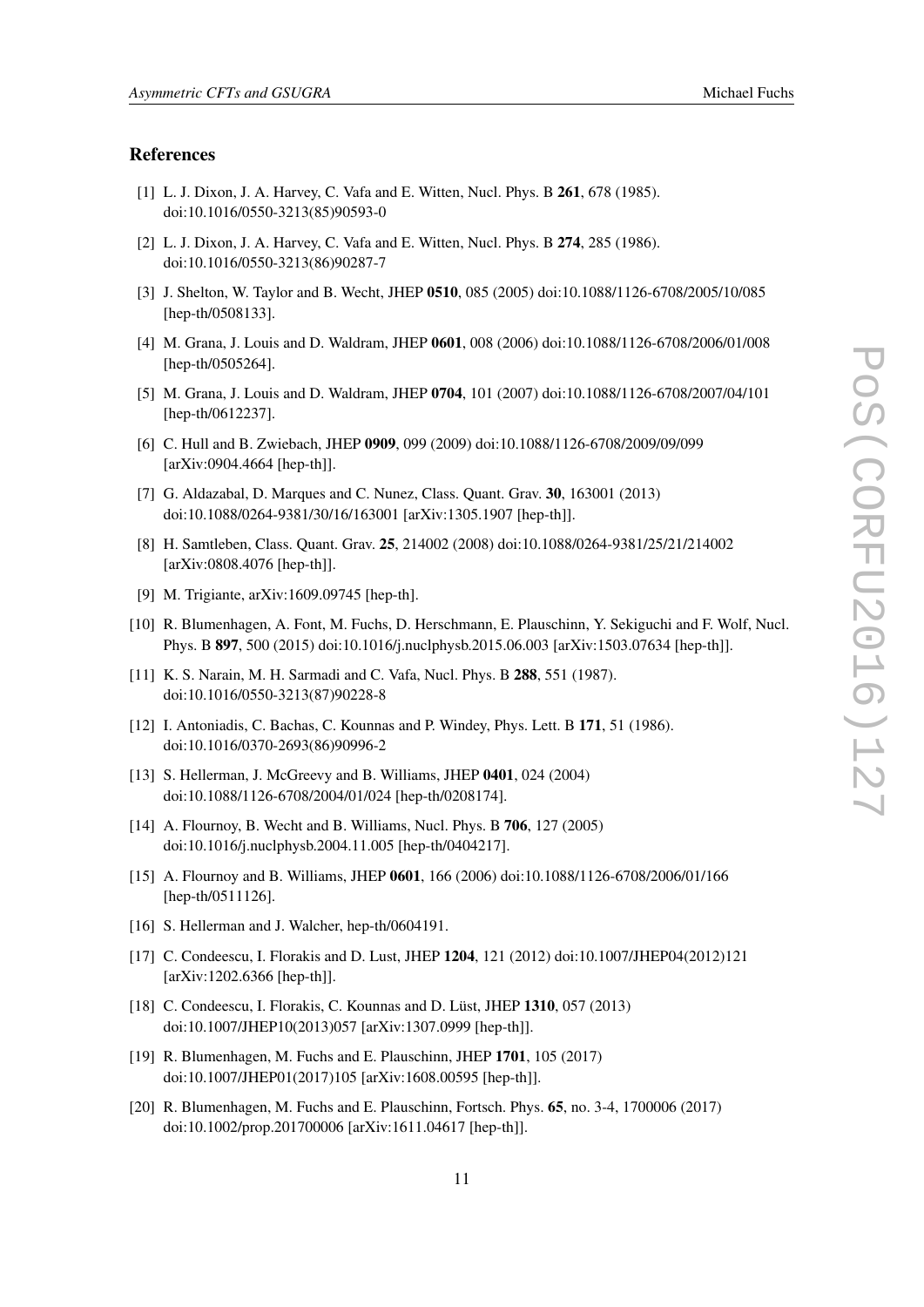- <span id="page-12-0"></span>[21] D. Israël and V. Thiéry, JHEP 1402, 011 (2014) doi:10.1007/JHEP02(2014)011 [arXiv:1310.4116 [hep-th]].
- [22] D. Israël, Phys. Rev. D 91, 066005 (2015) Erratum: [Phys. Rev. D 91, no. 12, 129902 (2015)] doi:10.1103/PhysRevD.91.129902, 10.1103/PhysRevD.91.066005 [arXiv:1503.01552 [hep-th]].
- [23] R. Blumenhagen and E. Plauschinn, Lect. Notes Phys. 779, 1 (2009). doi:10.1007/978-3-642-00450-6
- [24] R. Blumenhagen, D. Lüst and S. Theisen, doi:10.1007/978-3-642-29497-6
- [25] A. N. Schellekens and S. Yankielowicz, Nucl. Phys. B 327, 673 (1989). doi:10.1016/0550-3213(89)90310-6
- [26] A. N. Schellekens and S. Yankielowicz, Phys. Lett. B 227, 387 (1989). doi:10.1016/0370-2693(89)90948-9
- [27] D. Gepner, Nucl. Phys. B 296, 757 (1988). doi:10.1016/0550-3213(88)90397-5
- [28] D. Gepner, Phys. Lett. B 199, 380 (1987). doi:10.1016/0370-2693(87)90938-5
- [29] B. R. Greene, C. Vafa and N. P. Warner, Nucl. Phys. B 324, 371 (1989). doi:10.1016/0550-3213(89)90471-9
- [30] E. Witten, Nucl. Phys. B 403, 159 (1993) [AMS/IP Stud. Adv. Math. 1, 143 (1996)] doi:10.1016/0550-3213(93)90033-L [hep-th/9301042].
- [31] J. Fuchs, A. Klemm, C. Scheich and M. G. Schmidt, Phys. Lett. B 232, 317 (1989). doi:10.1016/0370-2693(89)90750-8
- [32] J. Fuchs, A. Klemm, C. Scheich and M. G. Schmidt, Annals Phys. **204**, 1 (1990). doi:10.1016/0003-4916(90)90119-9
- [33] E. Cremmer, B. Julia, J. Scherk, S. Ferrara, L. Girardello and P. van Nieuwenhuizen, Nucl. Phys. B 147, 105 (1979). doi:10.1016/0550-3213(79)90417-6
- [34] E. Cremmer, B. Julia, J. Scherk, P. van Nieuwenhuizen, S. Ferrara and L. Girardello, Phys. Lett. 79B, 231 (1978). doi:10.1016/0370-2693(78)90230-7
- [35] S. Deser and B. Zumino, Phys. Rev. Lett. 38, 1433 (1977). doi:10.1103/PhysRevLett.38.1433
- [36] L. Andrianopoli, R. D'Auria, S. Ferrara and M. A. Lledo, Nucl. Phys. B 640, 46 (2002) doi:10.1016/S0550-3213(02)00563-1 [hep-th/0202116].
- [37] R. D'Auria, S. Ferrara and M. Trigiante, Nucl. Phys. B 780, 28 (2007) doi:10.1016/j.nuclphysb.2007.04.009 [hep-th/0701247 [HEP-TH]].
- [38] J. Louis, P. Smyth and H. Triendl, JHEP 1002, 103 (2010) doi:10.1007/JHEP02(2010)103 [arXiv:0911.5077 [hep-th]].
- [39] J. Louis, P. Smyth and H. Triendl, JHEP 1010, 017 (2010) doi:10.1007/JHEP10(2010)017 [arXiv:1008.1214 [hep-th]].
- [40] T. Hansen and J. Louis, JHEP 1311, 075 (2013) doi:10.1007/JHEP11(2013)075 [arXiv:1306.5994 [hep-th]].
- [41] A. N. Schellekens and S. Yankielowicz, Nucl. Phys. B 330, 103 (1990). doi:10.1016/0550-3213(90)90303-U
- [42] R. Blumenhagen and A. Wisskirchen, Nucl. Phys. B 454, 561 (1995) doi:10.1016/0550-3213(95)00484-A [hep-th/9506104].